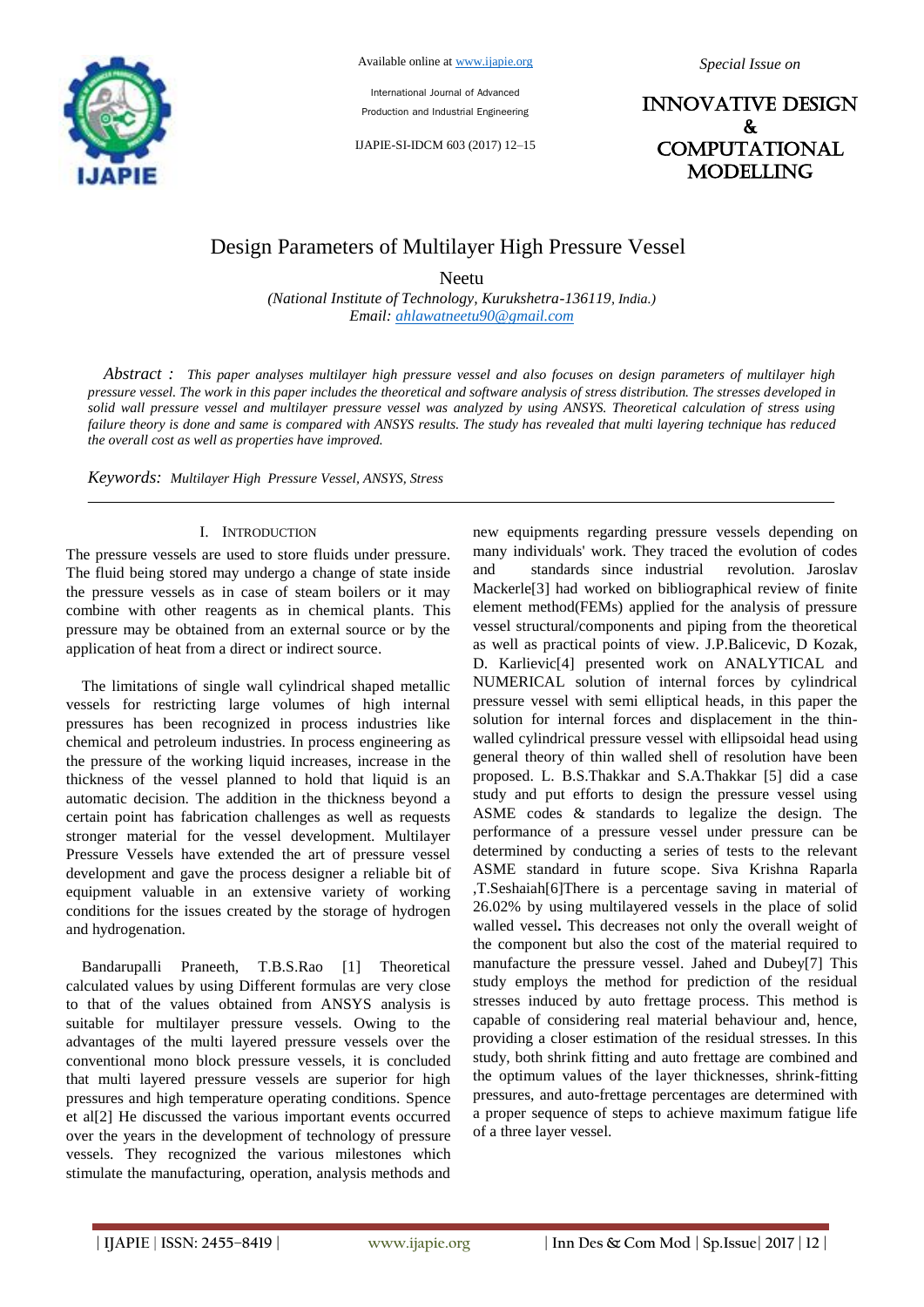## DATA OF THE VESSEL

*A. For Single LayerVessel*

| Material                         | SA516 Gr70      |
|----------------------------------|-----------------|
| <b>UTS</b>                       | 460 MPa         |
| <b>Yield Stress</b>              | 250 MPa         |
| Inside diameter Di               | $30 \text{ mm}$ |
| Outside diameter Do              | $50 \text{ mm}$ |
| Young's modulus E                | 210 GPa         |
| Internal pressure P <sub>i</sub> | 50 MPa          |

| SA516 Gr70      |
|-----------------|
| 460 MPa         |
| 250 MPa         |
| $30 \text{ mm}$ |
| $50 \text{ mm}$ |
| 210 GPa         |
| 50 MPa          |
|                 |

## II. DESIGN SCHEME

### **DESIGN PARAMETER OF PRESSURE VESSEL**

The following are design parameters of pressure vessel

- 1. Design Pressure
- 2. Allowable stress
- 3. Corrosion Allowance

## **Design Pressure**

In the pressure vessels, three terms related to pressure are commonly used

1. Maximum Working pressure is the maximum pressure to which the pressure vessel is subjected.

2. Design pressure is the pressure for which the pressure vessel designed.

3. Hydrostatic test pressure is the pressure at which the vessel is tested. The pressure vessel is finally tested by the hydrostatic test before it is put into operation.

4. The design pressure and the hydrostatic test pressure are obtained as follows:

*Design pressure = 1.05\* (Maximum working pressure) Hydrostatic test pressure = 1.3\* (Design pressure)*

## **Allowable Stress**

As per the IS Code and ASME Code, the allowable stress is based on the ultimate tensile strength with a factor of safety of 3 and 4 respectively.

Therefore,

Allowable stress,  $\sigma$ = Sut/3 or  $\sigma$ = Syt/ (1.5)

Where,  $\sigma$  = allowable tensile stress for the pressure vessel, N/mm²

 $Sut = ultimate tensile strength for the pressure vessel$ material, N/mm²

 $Syt = yield strength for pressure vessel material, N/mm<sup>2</sup>$ 

## **Corrosion Allowance**

The walls of the pressure vessel are subjected to thinning due to corrosion which reduces the life of the pressure vessel. The corrosion in pressure vessel is due to the following reasons:

1. Chemical attack by reagents on the inner wall surface of the vessel.

2. Rusting due to atmospheric air and moisture.

3. High temperature oxidation.

4. Erosion due to flow of reagent over the wall surface at high velocities.

| <b>TABLE I</b>             |      |     |              |     |  |
|----------------------------|------|-----|--------------|-----|--|
| <b>MATERIAL ATTRIBUTES</b> |      |     |              |     |  |
| Material                   |      | H.  | $\sigma_{Y}$ |     |  |
| SA516 Gr70                 | 7750 | 192 | 260          | 0.3 |  |

## III. ANALYTICAL

For designing the multilayer pressure vessel, first analytical analysis is carried out by using different mathematical equations. In analytical calculations hoop stresses developed in the pressure vessel is carried out.

Thickness (t) and outer diameter  $d_2$  of single layer thick pressure vessel is given by equations below,

*thickness* = 
$$
t = r_i \left[ \sqrt{\frac{\sigma_t + p_i}{\sigma_t - p_i}} - 1 \right]
$$
  
*outer diameter*( $d_2$ ) =  $d_i + (t \times 2)$ 

Hoops stress in single layer vessel is given by,<br> $n(r^2 + r^2)$ 

$$
\sigma_{\theta} = \frac{p_i(r_2^2 + r_1^2)}{(r_2^2 - r_1^2)}
$$

$$
\sigma_{\theta} = \frac{50(25^2 + 15^2)}{(25^2 - 15^2)}
$$

 $σ<sub>θ</sub> = 106.25 MPa.$ 

## IV. ANSYS ANALYSIS

The modelling of pressure vessel is carried out in SOLIDWORKS and the same model is imported in ANSYS Workbench where stress analysis is carried out on model of pressure vessel. A solid element can be utilized to model thick layered composites but it requires that the mesh divisions in thickness directions must be the same as the number of material layers. SHELL 99 is a linear layered structure shell element. Very thin to moderately thick layers can be modelled with this element. The finite element model has been plotted and meshed model is shown in Fig 2.

The pressure is applied on the inside area of vessel. The pressure applied is 50MPa. Material used is SA516Gr70.



Fig. 1 Geometry of Multilayer Pressure Vessel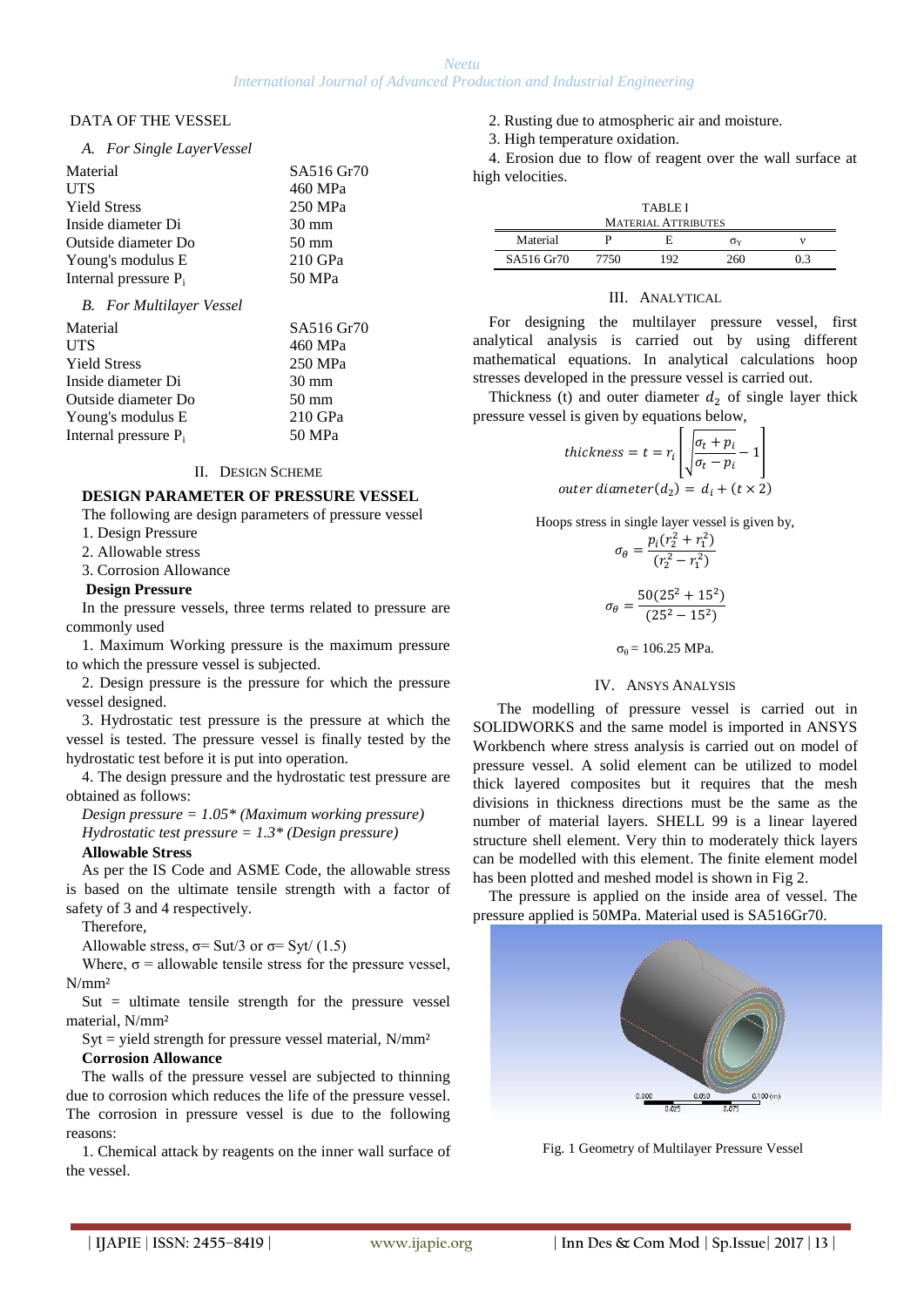## *Neetu International Journal of Advanced Production and Industrial Engineering*



Fig. 2 Meshed Model



Fig. 6 Von-Mises Stress Of 5-Layer SA516Gr70





### V. RESULT ANALYSIS

It involves determination of maximum stress calculation. Analysis is done for single,3 and 5 layers.The Von-Mises stress distribution is shown in Fig. 4,5 and 6.



Fig. 4 Von-Mises Stress Of Single Layer SA516Gr70



Fig. 5 Von-Mises Stress Of 3-Layer SA516Gr70

| <b>TABLE II</b><br>COMPARISON OF ALLOWABLE AND MAX. STRESSES |               |                                          |            |                                    |  |  |  |
|--------------------------------------------------------------|---------------|------------------------------------------|------------|------------------------------------|--|--|--|
| Sr.<br>No.                                                   | <b>LAYERS</b> | Ansys<br><b>Stress</b><br>(min)<br>(max) |            | Max.<br>allowable<br><b>Stress</b> |  |  |  |
|                                                              | Single        | $8.1732e^7$                              | 2.331e'    | 4.6e <sup>8</sup>                  |  |  |  |
| $\overline{c}$                                               | 3-layer       | $8.1773e^7$                              | $2.330e^7$ | 4.6e <sup>8</sup>                  |  |  |  |
| 3                                                            | 5-layer       | $8.1773e^7$                              | $2.329e^7$ | 4.6e <sup>8</sup>                  |  |  |  |

#### VII. CONCLUSION

The various parameters of design were studied and a best material for design was selected on basis of these parameters. The significant design parameters of pressure vessel are Design Pressure, Allowable stress, Corrosion Allowance. The stresses developed in Solid wall pressure vessel and Multilayer pressure vessel is analyzed by using ANSYS, a versatile Finite Element Package as well as theoretically. As numbers of layers are increasing the variation in rate of change of hoop stress is decreasing. It represents that the effect of layers to reduce the hoop stresses is reducing with increasing the number of layers. Hence the design is safe.

#### **APPENDIX**

- $ρ = Density of material, kg/m<sup>3</sup>$
- E= Modulus of elasticity, GPa.
- $\sigma_Y$  = Yield strength of the material, MPa.

ν = Poisson Ratio

Di=Inside diameter

Do=Outside diameter

#### **REFERENCES**

- [1] Bandarupalli Praneeth, T.B.S.Rao,"Finite Element Analysis of Pressure Vessel and Piping Design," International Journal of Engineering Trends and Technology- Volume3Issue5- 2012 ISSN: 2231-5381 http://www.internationaljournalssrg.org Page 567
- [2] Spence, D.H. Nash, "Milestones in pressure vessel technology," International Journal of Pressure Vessels and Piping, vol.81, pp. 89–118, 2004.
- [3] Jaroslav Mackerle , "Finite Element In The Analysis Of Pressure Vessels And Piping, An Addendum: A Bibliography(2001-2004)," International Journal Of Pressure Vessel And Piping 82, Pp 571-592, 2005
- [4] P.Balicevic, D.Kozak, D. Kralievic, "Analytical and NumericalSolution of Internal Forces by Cylindrical Pressure Vessel with Semi-Elliptical Heads". First Serbian Congress On Theoretical And Applied Mechanics Kopaonik, Pp 10-13, 2007